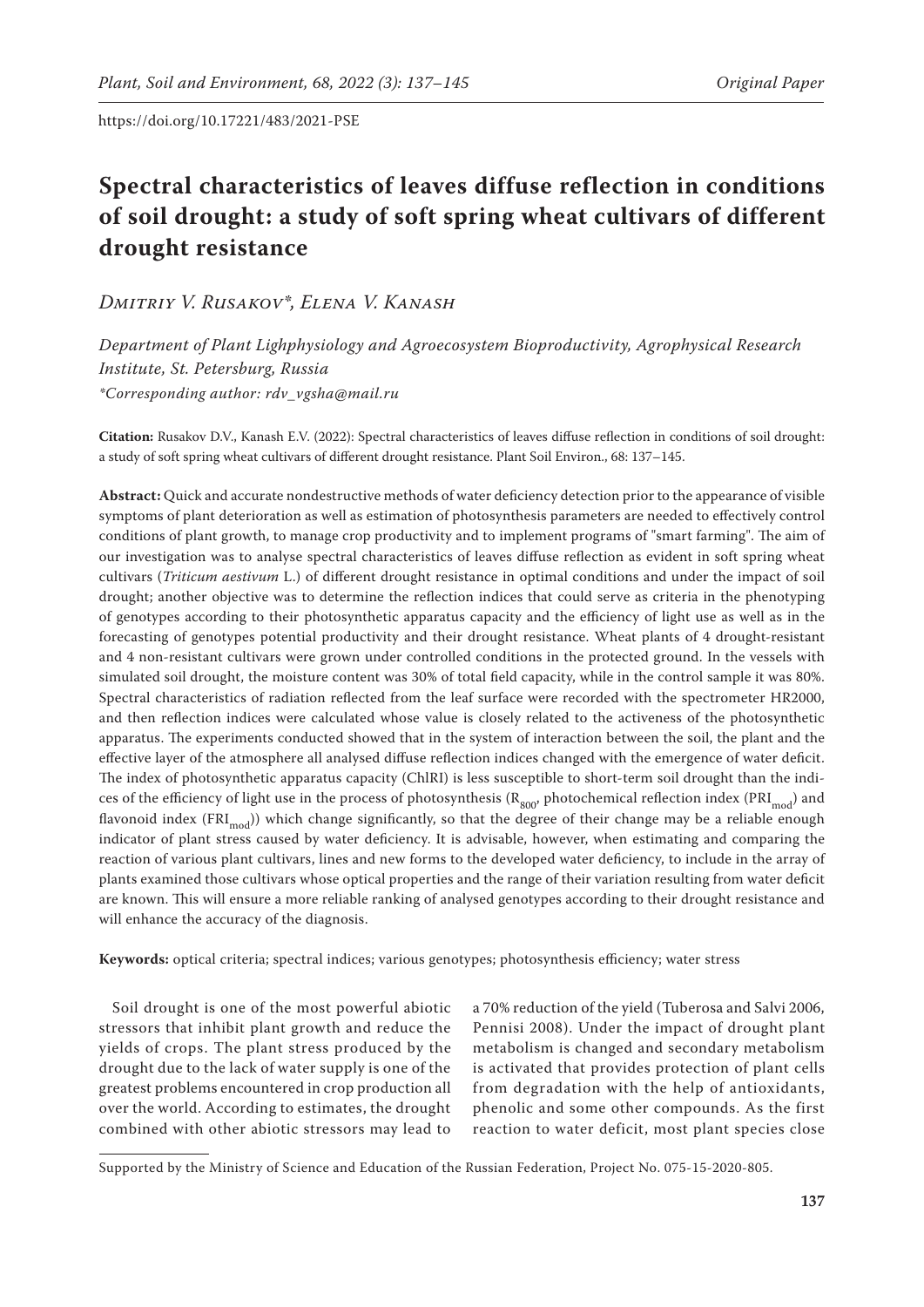their stomata, thus reducing the loss of water during transpiration. As a result of stomatal closure, the rate of photosynthesis and the quantum yield of photosystem II (PSII) decrease (Chaves et al. 2002). As a result of a decreased rate of  $CO<sub>2</sub>$  assimilation, light energy absorbed by the leaf cannot be used to drive photosynthetic electron transport, and a part of this energy is dissipated as heat, increasing the non-photochemical quenching (NPQ) (Baker and Rosenqvist 2004). If water deficit persists for a long time, plants respond with changes in their growth and in the distribution of metabolites among their organs, which results in the changed anatomical structure of leaves and partial loss of photosynthetic pigments (Schmitter et al. 2017).

A stable advancement of agriculture in the coming decades would be impossible without understanding the process of plant adaptation to drought, which is very important for the enhancement of management methods, the formulation of plant breeding strategies and the development of viable crops. The cumulative effect of global climatic changes and population growth demands further research into the nature of plant adaptation to drought. In this connection, of particular interest is the early identification of plant water stress, which plays a great role in the selection of farm crops as well as in their growing by and large (Mer et al. 2012).

Changes in optical properties of leaves in response to the impact of various abiotic stressors have been studied extensively enough. The light-harvesting capacity and the photosynthetic performance of a given leaf are both determined by the organisation and the properties of its structural elements, with some of these having evolved as adaptations to stressful environments (Karabourniotis et al. 2021). The investigations carried on with various species and cultivars of plants were concerned with their behaviour under the influence of elevated temperature (Dobrowski et al. 2005), heavy metals (Rosso et al. 2005), ultraviolet radiation (Kanash et al. 2013), water deficiency (Dobrowski et al. 2005, Graeff and Claupein 2007, Kanash and Osipov 2009, Yakushev et al. 2017) and nutrition (Kanash et al. 2013, Yakushev and Kanash 2016). In many of these investigations, spectral characteristics were considered from the point of view of forecasting the deterioration of plants and reduced yield. The interrelation between the physiological state of plants and optical characteristics of their leaves or the crop canopy formed by vegetative plants is defined by unfavourable conditions of growth

causing morphological, physiological and biochemical changes that are liable to detection by various optical methods of research. Being to a certain extent multi-purpose, these methods are a valuable tool for phenotyping with high performance, especially in the system of the interaction between the soil, the plant and the effective layer of the atmosphere.

The phenotyping of such major traits of crops as productivity, quality of the harvest and tolerance to the effect of abiotic stressors is a laborious and technically complicated task because it requires research conducted in different environmental conditions for several seasons entailing considerable costs. Modern phenotyping methods, such as noninvasive imaging techniques as well as contact and remote spectroscopy have high throughput and do not destroy plants (Araus et al. 2002, Liu et al. 2015). The relations between reflection indices defining the activity of photosynthetic apparatus and other physiological characteristics have been discussed in many publications (Graeff and Claupein 2003, Kanash et al. 2013, Yakushev et al. 2017), but information about their use in the identification of promising genotypes with desirable economically valuable features is practically absent. The method that may be applied in the screening of physiologically optimal genotype is the analysis of the spectral reflective power of plant leaves or crop canopy in the visible and near-infrared regions. At present, however, we still do not have any exact index that could be recommended for breeding programs as a means of screening highly productive genotypes tolerant to the effect of abiotic stressors.

# **MATERIAL AND METHODS**

Wheat plants (*Triticum aestivium* L.) of droughtresistant cultivars (Albidum 28, Saratovskaya 29, Dobrynya, Neeva 2) and non-resistant ones (Leningradskaya 97, Leningradka, Belorusskaya 80, Trizo) were grown in polypropylene vessels with a capacity of 3 L (5 vessels per cultivar, each containing 10 plants). The seeds were picked from VIR's genetic collection of soft spring wheat (Vavilov All-Russia Institute of Plant Genetic Resources). The vessels were filled with sod podzolic soil (рН 5.9) containing 198 mg/kg of mobile phosphorus, 112 mg/kg of mobile potassium, 18.2 mg/kg of nitrate, and 34.6 mg/kg of ammonia. Plants were grown in lighting installations with HPS-400 (High-Pressure Sodium Lamp, Saransk, Russia) lamps at the irradiation of the upper leaves of 50  $\pm$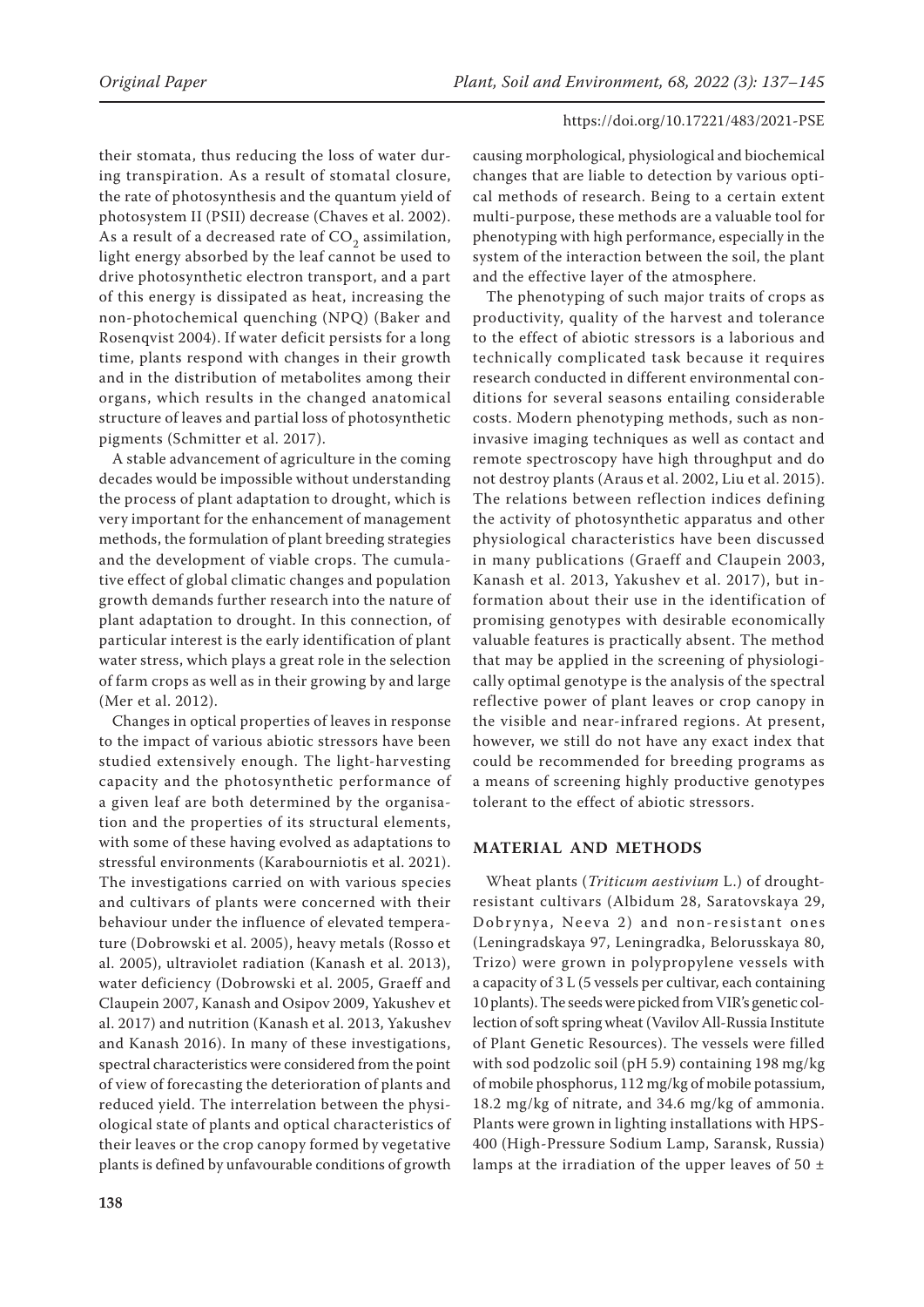$0.5 W/m<sup>2</sup>$  photosynthetically active radiation (PAR), photoperiod 16 h and soil moisture 80% of total field capacity (TFC). Elvidge et al. (2010) detail the spectral characteristics of high-pressure sodium lamps. During the interfacial period of tubing and earing, some of the plants were exposed to short-term soil drought. The drought lasted 3 days with soil moisture equal to 30% of TFC (test sample). The loss of water in leaves and plant biomass were determined by weighing the test and the control samples at the temperature of 85 °C after drying them to constant weight. The spectra of radiation reflected from the leaves of both drought-resistant cultivars (Albidum 28, Saratovskaya 29, Dobrynya, Neeva 2) and nonresistant ones (Leningradskaya 97, Leningradka, Belorusskaya 80, Trizo) were recorded *in situ* 3 days after reaching the soil moisture level of 30% of TFC and maintaining it (the end of the drought period). Diffuse reflection of leaves was recorded with a miniature fibre optic spectroradiometer system of the USA company Ocean Insight that provides an optical resolution of 0.065 nm in the range from 300 to 1 000 nm in increments of 0.3 nm; the software used was Spectra Suite (Orlando, USA). The optical system for diffuse reflection measurement included reference tungsten-halogen light (LS-1) and reference sample (WS-1). Prior to measurements, the reflection spectrum of a reference sample manufactured from spectralon (material reflecting > 99% of incident radiation within the measured wavelength range) was recorded. The diffuse reflection spectrum of a leaf (percentage of the reference reflection) was displayed on the screen and was available for saving in digital form. After recording reflection spectra, spectral reflection indices were calculated for the evaluation of the photosynthetic apparatus capacity and its work efficiency. The formulas of the indices calculation are shown in Table 1. Since sometimes photochemical reflection index (PRI) and the flavonoid index (FRI)

under stress can have negative values, the introduction of the constant carbon (C) into their calculated formulas provides a more convenient comparison of the studied indicators and their presentation on Kanash and Osipov (2009) and Kanash et al. (2013). The С values were selected empirically and for this experiment was equal to 0.7. Statistical processing of the results was performed using programs MS Excel 16 (Armonk, New York, USA) and Statistica 12 (Palo Alto, USA). The average values of the indicators studied were determined. The validity of differences between the variants was estimated by parametric statistics methods (student's *t*-test). The differences between the variants were considered significant at  $P \leq 0.05$ . The correlation between the two parameters was considered significant if the correlation coefficient significance was  $P \le 0.05$ . The effect size  $\eta^2$  of a factor (short-term soil drought) is determined on a percentage basis as a relation between the respective sum of squared deviations of examined optical and biometric parameters from their average values and the total sum of squares. It measures the proportion of variance explained by a given variable of the total variance remaining after accounting for variance explained by other variables in the model.

# **RESULTS AND DISCUSSION**

Photosynthesis is a complex hierarchical process governing plant productivity. The indicators characterising it may be divided for convenience into "capacity" indices and "intensity (efficiency)" indices. Quantitatively, the relation between productivity and photosynthesis is usually described by the following equation (Hall and Long 1993):

$$
P_n = Q\beta \varepsilon - R
$$

where:  $P_n$  – net productivity of photosynthesis; Q – amount of incident light; β *–* share of incident light absorbed by

Table 1. Spectral indices used in the evaluation of the capacity and the efficiency of photosynthetic apparatus of drought-resistant and non-resistant wheat cultivars

| Index of:                                            | Calculation formula                                  | Index authors          |  |  |
|------------------------------------------------------|------------------------------------------------------|------------------------|--|--|
| Chlorophyll (ChlRI)                                  | $(R_{750} - R_{705})/(R_{750} + R_{705} - 2R_{445})$ | Sims and Gamon (2002)  |  |  |
| Light diffusion by the leaf $(R_{\rm s00})$          | $R_{800}$                                            | Sims and Gamon (2002)  |  |  |
| Photochemical reflection $(\text{PRI}_{\text{mod}})$ | $C - [(R570 - R531)/(R570 + R531)]$                  | Peñuelas et al. (2013) |  |  |
| Flavonoids $\rm (FRI_{mod})$                         | $C - [((1/R_{410}) - (1/R_{460})) \times R_{800}]$   | Merzlyak et al. (2005) |  |  |

Indices photochemical reflection index (PRI<sub>mod</sub>) and flavonoid index (FRI<sub>mod</sub>) were calculated with a C constant of 0.7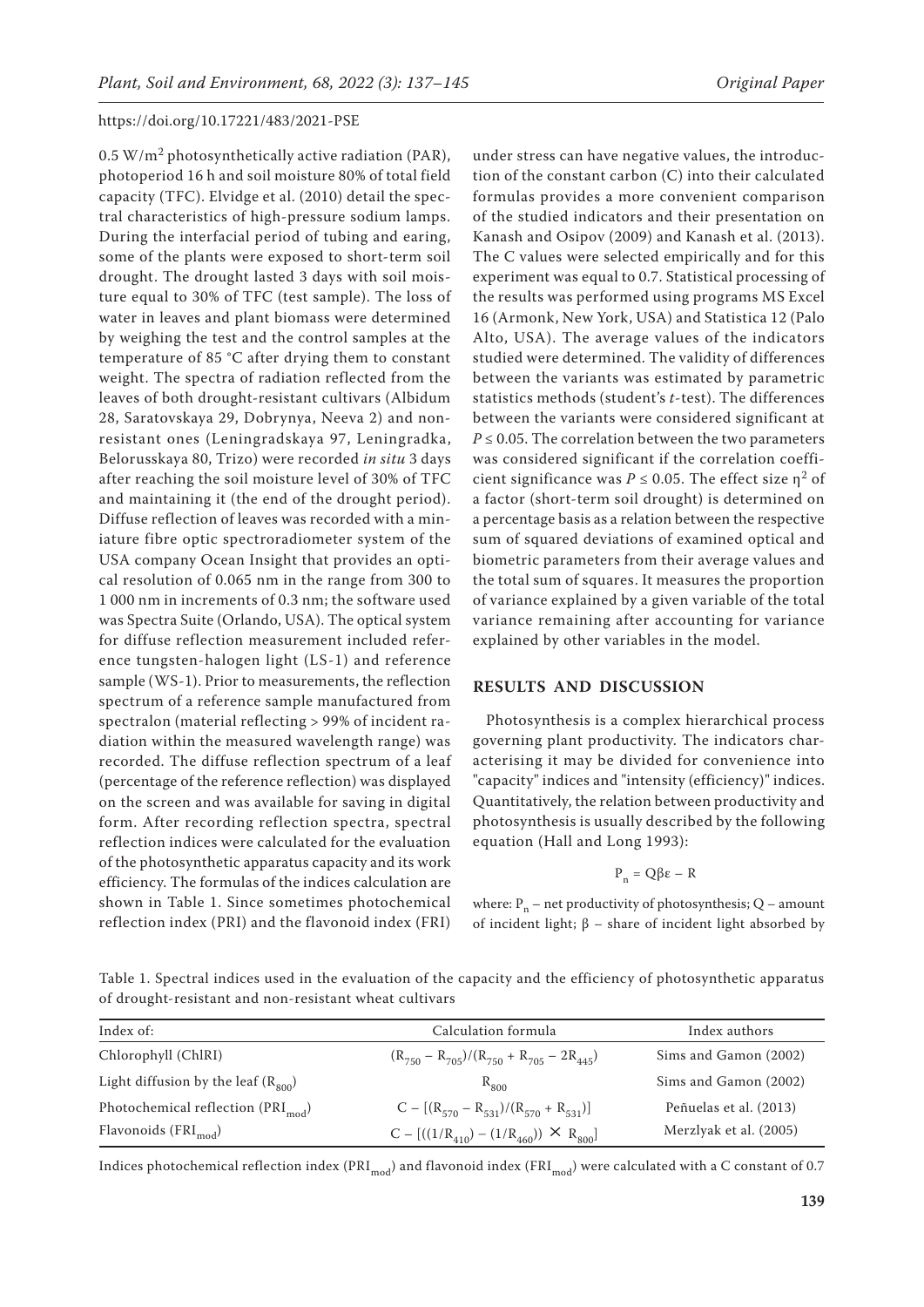green plant organs;  $\varepsilon$  – efficiency of photosynthetic conversion of absorbed energy to biomass; R – biomass spent on respiration.

The amount of incident light depends on the climatic conditions in the region and can be measured with great precision during the vegetation of individual or all sown plants, taking into account in the latter case non-uniform lighting over the field. Two other components of the equation designating the capacity of the photosynthetic system and its efficiency may be determined with the help of sensors that do not destroy plant tissues, though the methodology of their evaluation is not sufficiently developed as yet. When diagnosing the condition of crops, attention is usually paid only to the plant ability to absorb light energy, while the efficiency of its transformations in photochemical processes of photosynthesis is taken into consideration much less often.

The capacity of the photosynthetic apparatus may be estimated by the value of the chlorophyll index and serve as an indicator of the plant potency to absorb light. The index value is closely related to the chlorophyll content in plant tissues and may characterise the capacity of the photosynthetic apparatus and the potential ability of the plant to absorb solar radiation. The degree of the change of this index in the conditions of drought depends on the intensity of drought and its duration as well as on the cultivar tolerance to water deficit. As was shown previously with spring wheat cv. Krasnoufimskaya 100 whose resistance to drought is medium, the power of influence of moderate soil drought (50% of TFC) upon

ChlRI equals  $4\%$  ( $P = 0.015$ ) while in case of more severe drought (30% of TFC) this parameter increases up to 17% (*P* < 0.0001) (Yakushev et al. 2017).

Short-term soil drought created in our experiments did not have a reliable influence upon the ChlRI value of drought-resistant cultivars (Figure 1, Table 2). The response of non-resistant cultivars in the same conditions was more variegated and depended on the decreased water content in leaves due to water deficiency. The most powerful impact of drought was observed in plants of cv. Leningradka  $(\eta^2 = 14.25; P = 0.047)$ . Cv. Leningradskaya 97 demonstrated no reliable effect of drought on ChlRI in spite of significant dehydration of leaves ( $\eta^2$  = 7.62;  $P = 0.154$ ). Two other non-resistant cultivars, Trizo and Belorusskaya 80, did not reveal a reliable influence of drought on chlorophyll index either.

Other researchers (Drozdova et al. 2004, Nikolaeva et al. 2010) came to similar conclusions about the relative stability of wheat pigment apparatus in conditions of dehydration and stable operation of electron transport chain of photosynthesis under the effect of moderate soil drought.

Short-term soil drought wheat plants were exposed to was accompanied by a water loss that was especially pronounced in cultivars non-resistant to drought (Figure 2). The maximum water loss occurred in cvs. Leningradskaya 97 and Leningradka (48% and 40%, respectively). In the same conditions, plant leaves of the non-resistant cv. Belorusskaya 80 lost only 12% of water as compared with its initial content in the control sample. Plants of drought-resistant cultivars lost from 9% to 13% of water under the



Figure 1. Changes in chlorophyll index (ChlRI) caused by short-term soil drought. The value 80% of total field capacity (TFC) refers to the control sample, 30% of TFC – to the test one. Drought-resistant wheat cultivars are: S-29 – Saratovskaya 29; A-28 – Albidum 28; Dob – Dobrynya; N-2 – Neeva 2; non-resistant cultivars: l – Leningradka; L-97 – Leningradskaya 97; Tr – Trizo; Bel-80 – Belorusskaya 80. Error bars indicate the confidence interval ( $P \le 0.05$ ) around the ChlRI mean value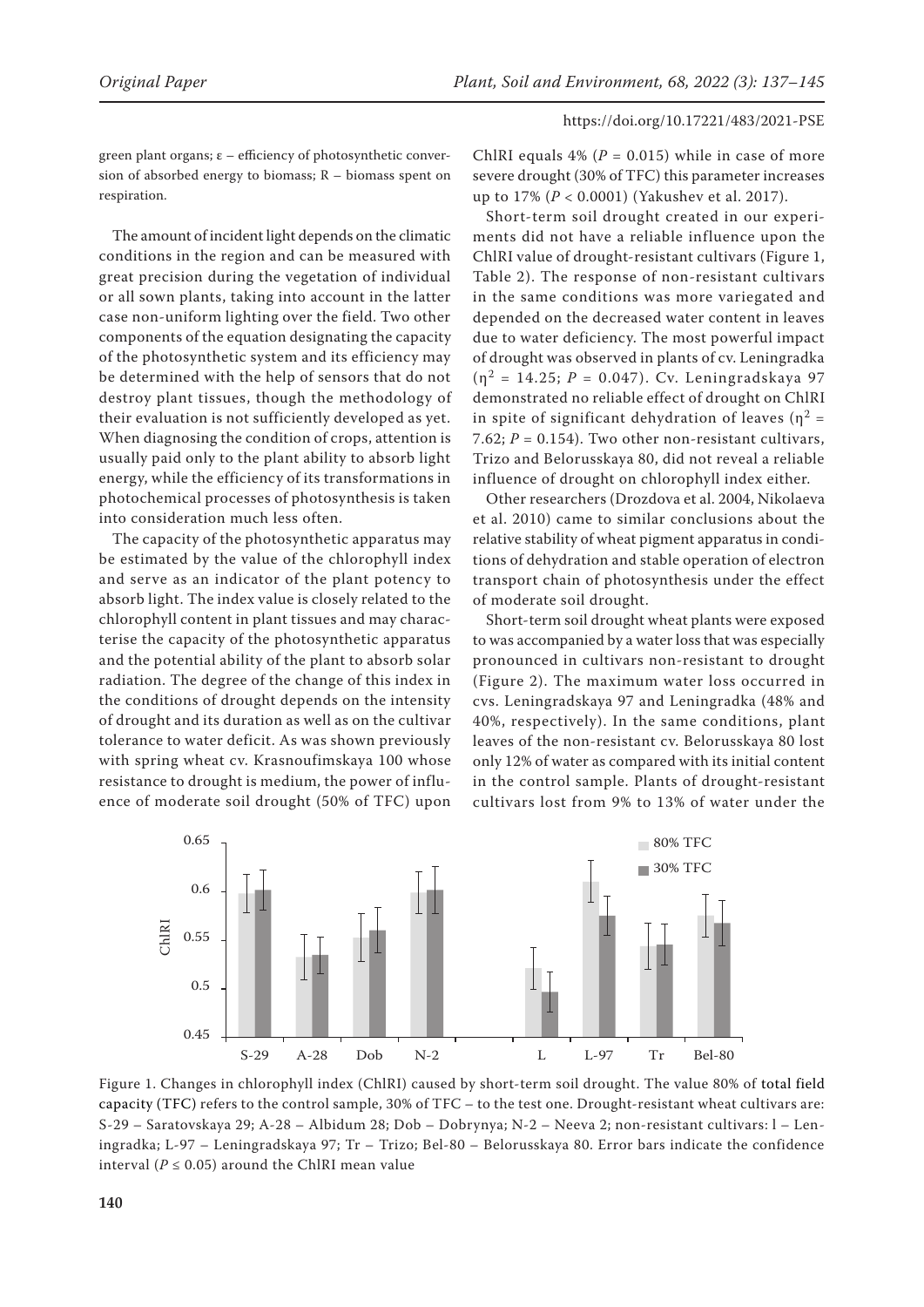|                             |          | Reflection indices |          |                      |          |                  |          |                      |  |  |
|-----------------------------|----------|--------------------|----------|----------------------|----------|------------------|----------|----------------------|--|--|
| Cultivar                    |          | ChlRI              |          | $R_{800}$            |          | $PRI_{mod}$      |          | $FRI_{mod}$          |  |  |
|                             | $\eta^2$ | $\cal P$           | $\eta^2$ | $\cal P$             | $\eta^2$ | $\boldsymbol{P}$ | $\eta^2$ | $\boldsymbol{P}$     |  |  |
| Drought-resistant cultivars |          |                    |          |                      |          |                  |          |                      |  |  |
| Neeva                       | 1.28     | 0.551              | 5.20     | 0.704                | 2.78     | 0.379            | 18.72    | 0.021                |  |  |
| Albidum 28                  | 0.07     | 0.905              | 31.49    | 0.004                | 21.53    | 0.052            | 10.72    | 0.004                |  |  |
| Saratovskaya 29             | 1.45     | 0.575              | 0.014    | 0.965                | 13.15    | 0.116            | 26.52    | 0.010                |  |  |
| Dobrynya                    | 1.90     | 0.520              | 6.55     | 0.227                | 0.09     | 0.904            | 4.90     | $1.7 \times 10^{-7}$ |  |  |
| $\eta_{\text{mean}}^2$      | 1.18     |                    | 10.55    |                      | 9.39     |                  | 15.21    |                      |  |  |
| Non-resistant cultivars     |          |                    |          |                      |          |                  |          |                      |  |  |
| Belorusskaya 80             | 0.53     | 1.521              | 76.39    | $9.6 \times 10^{-6}$ | 48.98    | 0.002            | 34.43    | 0.010                |  |  |
| Trizo                       | 0.02     | 0.939              | 13.32    | 0.039                | 20.86    | 0.014            | 26.22    | 0.005                |  |  |
| Leningradskaya 97           | 7.62     | 0.154              | 26.70    | 0.028                | 28.05    | 0.011            | 61.46    | $1.2 \times 10^{-3}$ |  |  |
| Leningradka                 | 14.25    | 0.047              | 35.44    | 0.014                | 29.01    | 0.014            | 43.41    | 0.003                |  |  |
| $\eta^2$ <sub>mean</sub>    | 5.60     |                    | 37.96    |                      | 31.72    |                  | 41.37    |                      |  |  |

Table 2. The efficiency of short-term soil drought influence on reflection indices of wheat leaves

η<sup>2</sup> – effect size of a factor (3 days, 30% of total field capacity (TFC)); ChlRI – reflection index of chlorophyll; R<sub>800</sub> – that of light diffusion inside the leaf; PRI<sub>mod</sub> – that of photochemical processes activity; FRI<sub>mod</sub> – that of flavonoids;  $\eta^2_{\rm mean}$  – average value of the factorial influence for 4 cultivars; *P* – significance of factorial influence (the differences between the variants were considered significant at  $P \le 0.05$ )

impact of drought. Biomass of all cultivars studied diminished due to the drought, the most significant in cvs. Leningradskaya 97 and Leningradka.

The deficiency of water caused changes in spectral characteristics of radiation reflected from the leaves, which was more pronounced in cultivars non-resistant to drought than in resistant ones. After a short-term soil drought, the total amount of radiation reflected from leaves of non-resistant cultivars increased on

average by 23% in the green region of the spectrum, by 22% in the yellow one, by 24% in the orange region and by 15% in the near-infrared one. In drought-resistant cultivars, the amount of reflected radiation did not change in the visible region of the spectrum except for a small increase in the near-infrared region, where the difference between control and test samples was 7%.

Water deficiency intensified also the diffusion of radiation by leaf tissues, as evidenced by the increase



Figure 2. Biomass of spring wheat plants at optimal watering (80% of total field capacity (TFC)) and after the loss of water by leaves due to short-term soil drought (30% of TFC). Drought-resistant wheat cultivars are: S-29 – Saratovskaya 29; A-28 – Albidum 28; Dob – Dobrynya; N-2 – Neeva 2; non-resistant cultivars: l – Leningradka; L-97 – Leningradskaya 97; Tr – Trizo; Bel-80 – Belorusskaya 80. Error bars indicate the confidence interval  $(P \le 0.05)$  around the plant weight mean value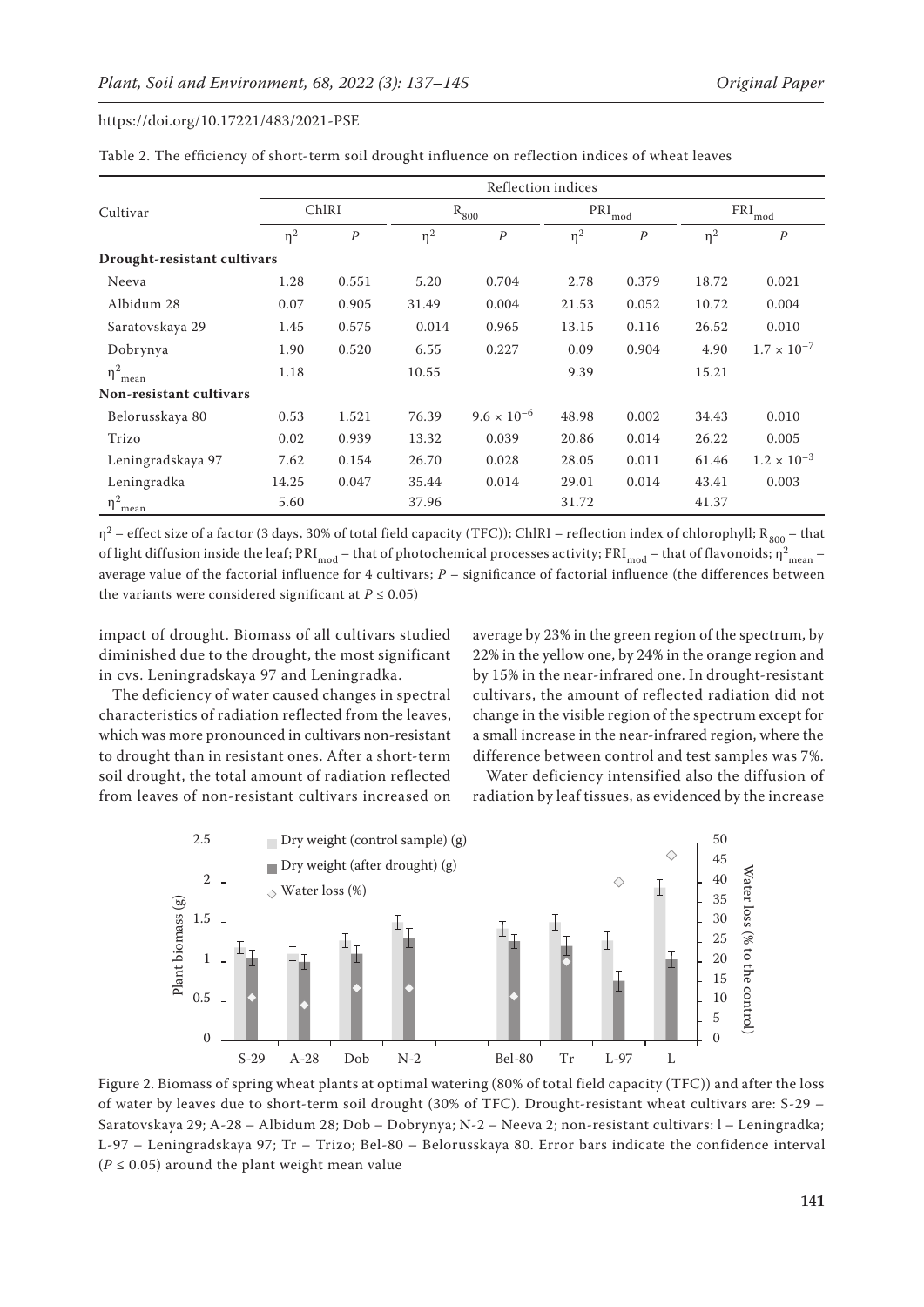of index  $R_{800}$  value, more pronounced in non-resistant cultivars. Reliable changes of  $R_{800}$  after short-term drought were observed in all non-resistant cultivars and one resistant cultivar, Albidum 28 (Table 2).

The relationship between leaf reflectivity in the near-infrared region at  $R_{800}$  of 800 nm and its structural features was previously studied with 48 cultivars of Angiosperms (Slaton et al. 2001). The 800 nm wavelength was chosen by the authors with the purpose to distinguish the influence of the structure from that of the leaf chemical composition or the amount of water in it. Multiple regression analysis showed that  $R_{800}$  correlated both with the fraction of mesophyll occupied with intercellular air spaces and with the ratio of the surface area of the cells of mesophyll having intercellular air spaces to the unit of the leaf surface area. It was also reliably established that  $R_{800}$  is related to the cuticle thickness (*r* = 0.93), however, the researchers did not observe any statistically significant linear relationship between light diffusion and such variables as leaf thickness, the content of water in the leaf, its specific weight and the percentage of dry weight in it (Slaton et al. 2001, Sims and Gamon 2002).

The difference in the value of  $R_{800}$  between droughtresistant and non-resistant cultivars of soft spring wheat shown in Table 2 may be presumably explained partly by their different tolerance to water deficit, namely, by their ability to reduce the intensity of transpiration when the loss of turgor takes place (Quartacci et al. 1995, Lizana et al. 2006). With a small water deficit, the loss of turgor and the reduction of transpiration are reversible, especially in drought-resistant plants.

Thus,  $R_{800}$  can serve as a criterion in the diagnosis of water stress and the evaluation of cultivar reaction to the effect of drought. However, different wheat cultivars, lines and forms have different leaf structures, so their comparative assessment based on only one criterion, the diffusion of light  $(R_{800})$ , may give erroneous results. This can be seen in Table 2, which demonstrates the power of the factorial influence of short-term drought on wheat species varying in drought resistance.

Whereas the photosynthetic capacity of leaf tissues can be easily evaluated by chlorophyll content in them, actual photosynthesis is determined by the efficiency of using absorbed radiation, especially in unfavourable conditions. The PRI was developed to estimate the level of xanthophyll cycle activity and the efficiency of using PAR. It has been demonstrated

that PRI allows tracking the reduction of PAR usage efficiency caused by the effect of various unfavourable factors, such as lack of nutrition (Filella et al. 1996) or water deficiency (Tambussi et al. 2000, 2002). As shown in later works, changes of PRI are related not only to the transformation of pigments of the xanthophyll cycle but also to varying contents of chlorophyll and carotenoids, as well as to the relationship between these pigments (Gitelson et al. 2017). Sang et al. (2019) concluded that PRI was significantly correlated with canopy radiation use efficiency both under climate change and drought stress conditions, indicating the applicability of PRI for tracking the drought, however, it is necessary to develop an integrated model for stress diagnosis using PRI by minimising the influence of physical and physiological factors on PRI and incorporating the effects of other vegetation indices.

In spite of the fact that the value of  $\text{PRI}_{\text{mod}}$  in drought-resistant cultivars increases after a threeday drought, no reliable changes in the activity of photochemical processes of photosynthesis were evident (Figure 3, Table 2). Non-resistant cultivars responded to the effect of short-term soil drought with increasing  $PRI_{mod}$ . Changes observed in the photochemical reflection index are indicative of the high sensitivity of the criterion and of the possibility to use it for early detection of water deficit and in the diagnostics of the tolerance of soft spring wheat cultivars.

Since the chlorophyll content both in droughtresistant and non-resistant wheat cultivars did not change, except in cv. Leningradka (Table 2), it may be suggested that variations in  $\text{PRI}_{\text{mod}}$  are mainly associated with changes in the pool of carotenoids and with the transformation of the xanthophyll cycle pigments, which is accompanied by thermal dissipation and the ensuing reduction of the efficiency of using PAR.

Another indicator of reduced efficiency of photosynthesis processes due to short-term soil drought was, in the cultivars studied, the increase in the flavonoid content (FRI $_{mod}$ ), more significant in the non-resistant cultivars (Figure 4, Table 2). The accumulation of flavonoids, estimated by the value of flavonoid reflection index FRI, was observed not only after the drought but also under the action of other unfavourable environmental factors causing oxidative stress, such as UV B radiation, increased soil acidity and nitrogen nutrition deficiency (Kanash et al. 2013, Chesnokov et al. 2019).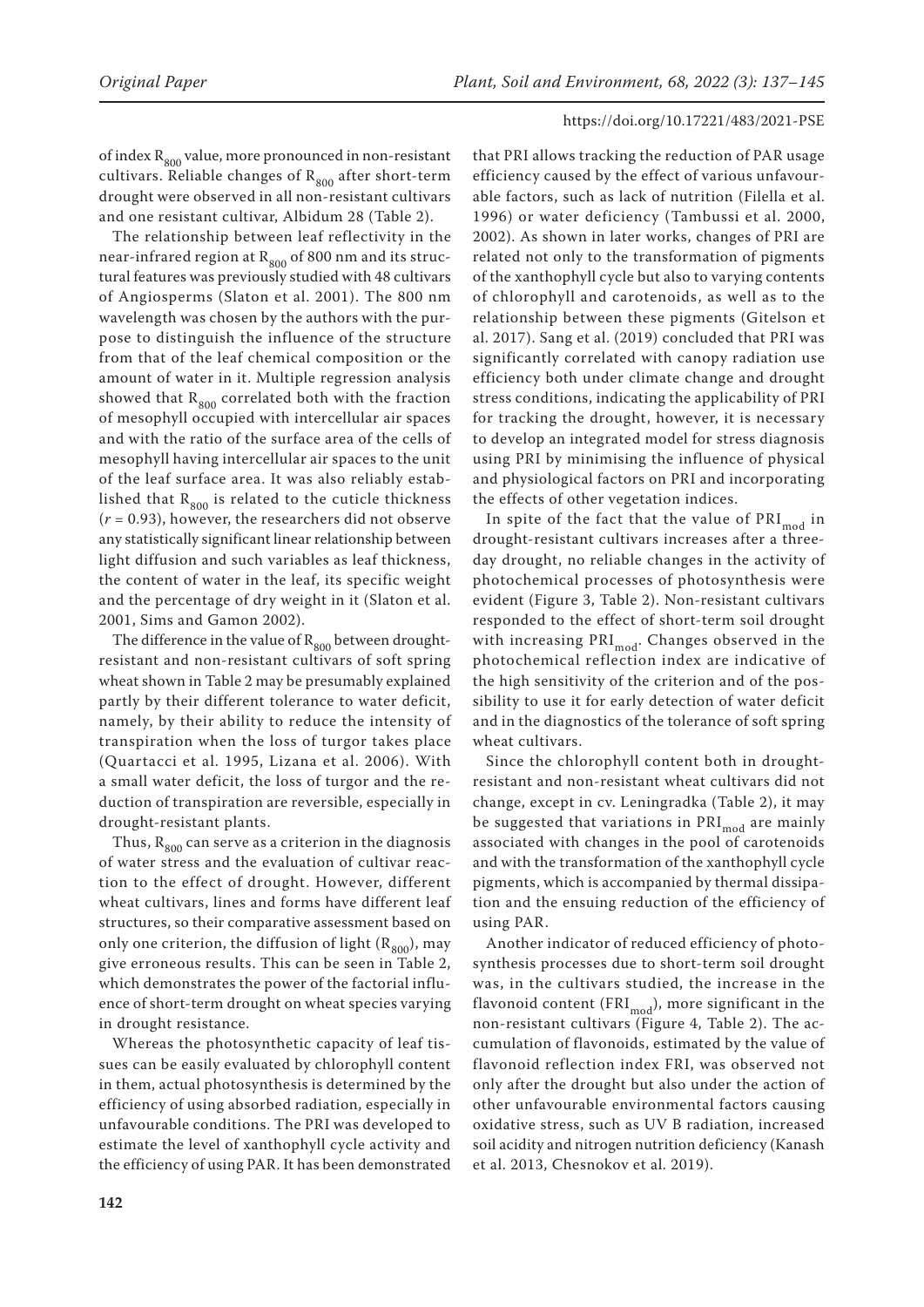

Figure 3. Photochemical reflection index (PRI<sub>mod</sub>) of the leaves of drought-resistant and non-resistant cultivars<br>. in conditions of optimal watering (80% of total field capacity (TFC)) and after a short-term drought (30% of TFC). Drought-resistant wheat cultivars are: S-29 – Saratovskaya 29; A-28 – Albidum 28; Dob – Dobrynya; N-2 – Neeva 2; non-resistant cultivars: l – Leningradka; L-97 – Leningradskaya 97; Tr – Trizo; Bel-80 – Belorusskaya 80. 1.7 Error bars indicate the confidence interval ( $P \leq 0.05$ ) around the  $\mathrm{PRI}_{\mathrm{mod}}$  mean value

Taking into consideration changes in the average values of reflection indices occurring under the impact of short-term soil drought, it may be concluded that non-resistant cultivars were more susceptible to water deficit (Table 2). In the drought-resistant cultivars, the average value of factorial drought influence  $(\eta_{\text{mean}}^2)$  on ChlRI was equal to 1.18%, while in the non-resistant cultivars it was  $5.60\%$ . Although reliable losses of chlorophyll due to the drought were revealed only in one non-resistant cultivar, namely, 0.75 Leningradka, the observed tendency of changes in ChlRI and differences between the two groups of cultivars suggest that in conditions of water deficit non-resistant cultivars are more likely to exhibit the reduction in the pool of chlorophylls and the ensuing decrease of photosynthetic apparatus capacity than drought-resistant ones.

Although the value of factorial influence on the light scattering indicator  $R_{800}$  of leaves of non-resis-2). In the drought-resistant tant cultivars ( $\eta_{\text{mean}}^2 = 37.96$ ) is, on the average, 3.6 times lower than that of the drought-resistant ones  $(\eta_{\text{mean}}^2 = 10.55)$ , the change in  $R_{800}$  value due to the drought in the drought-resistant cv. Albidum 28 was close to that in the non-resistant cvs. Leningradka and Leningradskaya 97 (Table 2). The differences observed may be associated with the peculiarities of leaf structure and different cuticle thickness, as well as with the presence and the density of trichomes on the leaf surface. For this reason, the evaluation of drought-resistant wheat cultivars, lines and forms



Bel-80 – Belorusskaya 80. Error bars indicate the confidence interval ( $P$  ≤ 0.05) around the FRI $_{\rm mod}$  mean value 1.9 Dob – Dobrynya; N-2 – Neeva 2; non-resistant cultivars: l – Leningradka; L-97 – Leningradskaya 97; Tr – Trizo; Figure 4. Changes in the flavonoid index (FRI $_{\rm mod}$ ) caused by short-term soil drought in the drought-resistant cultivars of spring wheat. Drought-resistant wheat cultivars are: S-29 – Saratovskaya 29; A-28 – Albidum 28;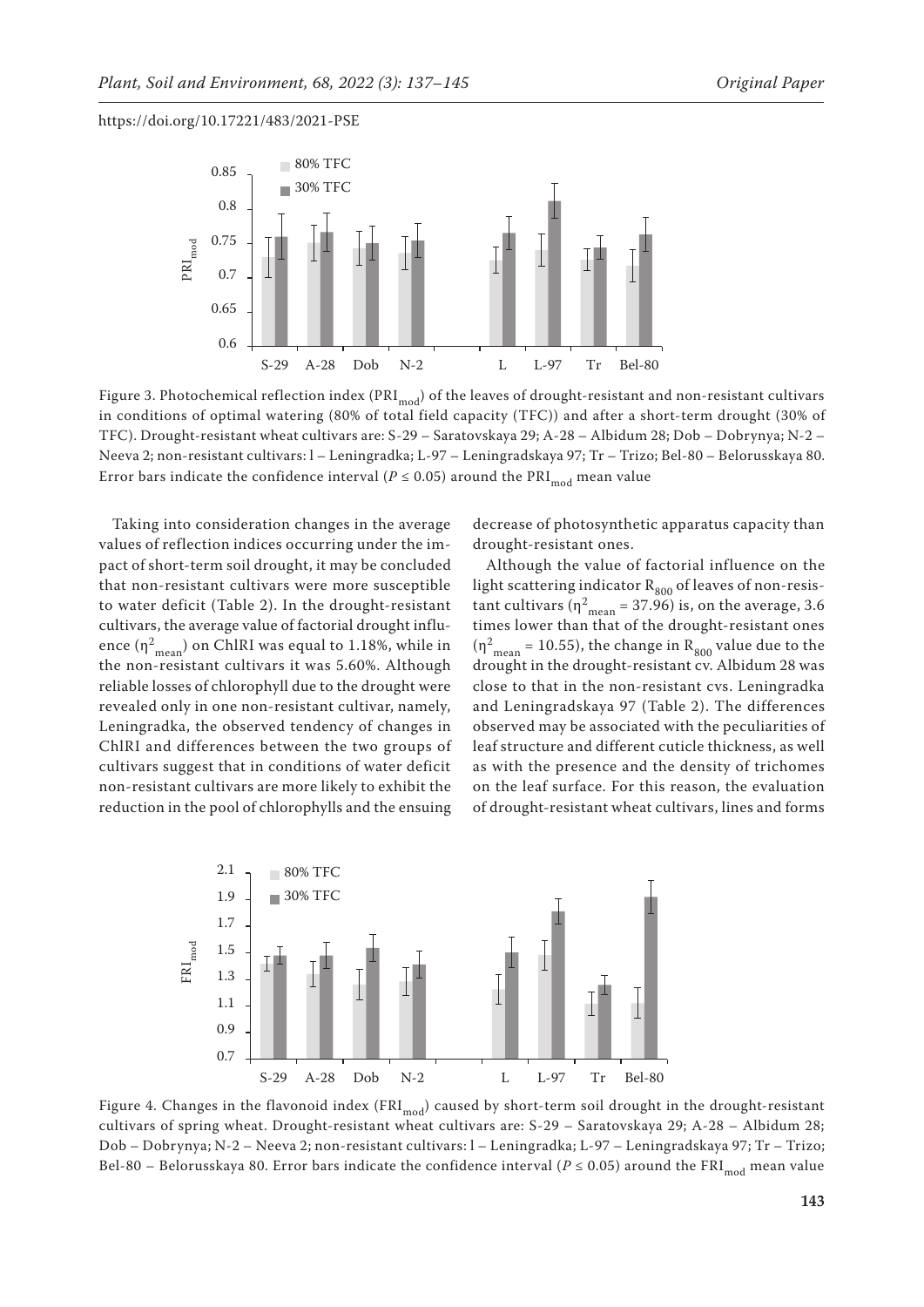whose anatomical and morphological structure is insufficiently studied may be inaccurate.

Two other reflection indices,  $PRI_{mod}$  and  $FRI_{mod}$ , characterising the efficiency of light usage in the photochemical processes of photosynthesis are sensitive to water deficiency and change noticeably both in drought-resistant and non-resistant cultivars. On average, the effect size of a factor  $(\eta^2)$  on PRI<sub>mod</sub> was 9.39% in the drought-resistant cultivars and 31.72% in the non-resistant ones (Table 2). Respective values for FRI<sub>mod</sub> were 15.2% and 41.4%. Thus, average values of factorial influence ( $η<sup>2</sup>_{mean}$ ) on PRI<sub>mod</sub> and FRI<sub>mod</sub> of drought-resistant cultivars exceeded that of nonresistant ones 3.7 and 2.7 times, correspondingly.

The results obtained show that changes in the optical characteristics of wheat leaves allow to evaluate both the capacity of the photosynthetic apparatus and the efficiency of light usage by various genotypes and to select the most valuable of them. In the system of interaction between the soil, the plant and the effective layer of the atmosphere all analysed indices of the leaf diffuse reflection change with the emergence of water deficit.

The indicator of the photosynthetic apparatus capacity is less susceptible to the effect of the short-term soil drought than the indices of light usage efficiency in the process of photosynthesis  $(R_{800}, PRI_{mod}$  and  $\text{FRI}_{\text{mod}}$ ) which change significantly, the extent of their change being able to serve as a reliable enough criterion in the identification of plant stress caused by water deficit. When evaluating and comparing the reaction of different cultivars, lines and forms of soft spring wheat to water deficit in the system of the interaction between the soil, the plant and the effective layer of the atmosphere, it is advisable to include in the set of cultivars studied those with known optical properties and known range of their changes under the effect of water deficit. That will ensure a reliable ranking of analysed genotypes according to their drought resistance and increase the accuracy of the diagnostics of their resistance to drought.

## **REFERENCES**

- Araus J.L., Slafer G.A., Reynolds M.P., Royo C. (2002): Plant breeding and drought in C3 cereals: what should we breed for? Annals of Botany, 89: 925–940.
- Baker N.R., Rosenqvist E. (2004): Applications of chlorophyll fluorescence can improve crop production strategies: an examination of future possibilities. Journal of Experimental Botany, 55: 1607–1621.
- Chaves M.M., Pereira J.S., Maroco J., Rodrigues M.L., Ricardo C.P.P., Osório M.L., Carvalho I., Faria T., Pinheiro C. (2002): How plants cope with water stress in the field? Photosynthesis and growth. Annals of Botany, 89: 907–916.
- Chesnokov Y.V., Kanash E.V., Mirskaya G.V., Kocherina N.V., Rusakov D.V., Lohwasser U., Börner A. (2019): QTL mapping of diffuse reflectance indices of leaves in hexaploid bread wheat (*Triticum aestivum* L.). Russian Journal of Plant Physiology, 66: 77–86.
- Dobrowski S.Z., Pushnik J.C., Zarco-Tejada P.J., Ustin S.L. (2005): Simple reflectance indices track heat and water-stress induced changes in steady-state chlorophyll fluorescence at the canopy level. Remote Sensing of Environment, 97: 403–414.
- Drozdova I.S., Pustovoitova T.N., Dzhibladze T.G., Barabanshchikova N.S., Zhdanova N.E., Maevskaya S.N., Bukhov N.G. (2004): Endogenous control of photosynthetic activity during progressive drought: influence of final products of photosynthesis. Russian Journal of Plant Physiology, 51: 668–675.
- Elvidge C.D., Keith D.M., Tuttle B.T., Baugh K.E. (2010): Spectral identification of lighting type and character. Sensors (Basel), 10: 3961–3988.
- Filella I., Amaro T., Araus J.L., Peñuelas J. (1996): Relationship between photosynthetic radiation-use efficiency of barley canopies and the photochemical reflectance index (PRI). Physiologia Plantarum, 96: 211–216.
- Gitelson A.A., Gamon J.A., Solovchenko A. (2017): Multiple drivers of seasonal change in PRI: implications for photosynthesis. 1. Leaf level. Remote Sensing of Environment, 191: 110–116.
- Graeff S., Claupein W. (2003): Quantifying nitrogen status of corn (*Zea mays* L.) in the field by reflectance measurements. European Journal of Agronomy, 19: 611–618.
- Graeff S., Claupein W. (2007): Identification and discrimination of water stress in wheat leaves (*Triticum aestivum* L.) by means of reflectance measurements. Irrigation Science, 26(1): 61-70.
- Hall D.O., Long S.P. (1993): Photosynthesis and the changing environment. In: Hall D.O., Scurlock J.M.O., Bolhar-Nordenkampf H.R., Leegood R.C., Long S.P. (eds): Photosynthesis and Production in a Changing Environment: A Field and Laboratory Manual. Hong Kong, Springer. ISBN-13: 978-0412429200
- Kanash E.V., Osipov Y.A. (2009): Optical signals of oxidative stress in crops physiological state diagnostics. In: Van Henten E.J., Goense D., Lokhorst C. (eds.): Precision Agriculture 09. Wageningen, 7th European Conference on Precision Agriculture, 81–89.
- Kanash E.V., Panova G.G., Blokhina S.Yu. (2013): Optical criteria for assessment of efficiency and adaptogenic characteristics of biologically active preparations. Acta Horticulturae, 1009: 37–44.
- Karabourniotis G., Liakopoulos G., Bresta P., Nikolopoulos D. (2021): The optical properties of leaf structural elements and their contribution to photosynthetic performance and photoprotection. Plants, 10: 1455.